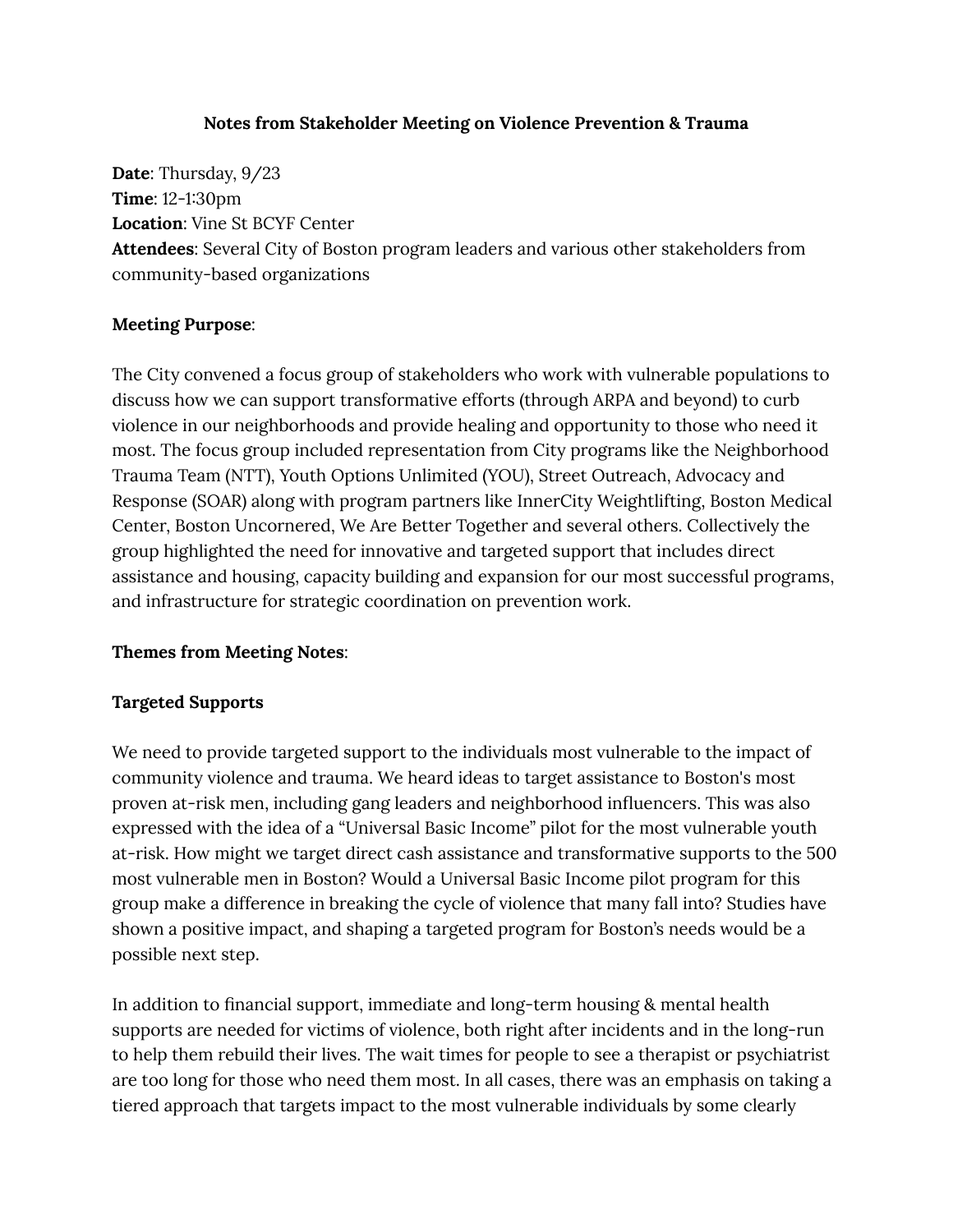defined criteria.

## **Capacity-building**

We should consider increasing the capacity of our most effective programs and non-profit partnerships. One idea is to increase the capacity of the City's Neighborhood Trauma Teams (NTT) and other City programs. In the case of NTT, this would allow them to expand their minimum response threshold to include non-fatal incidents and injuries (as opposed to only fatal incidents) that would help the City connect with and support at-risk individuals.

Several regulatory changes in City programs and grants would allow for the meaningful expansion of services. The City should consider expanding the age ranges of those we serve through City grants & programs since the average age of those involved in violence has trended upwards over the past several years. Flexibility in our grant funding for food would enable some of our partner organizations to meet youth where they are and be more flexible with how they support their well-being.

# **Coordination**

Coordination among City and external partners needs to be reinforced and expanded, with the City taking a leadership role to convene our key partners regarding strategic issues on a regular basis. While coordination after violent incidents has been well-organized, coordination beforehand for violence prevention can improve. The City was recommended to conduct an updated needs assessment of the Violence Prevention and Intervention continuum of services within Boston, where our programs and our partners fall on the map and where the gaps persist.

### **Other Meeting Notes:**

- As we learn to live with COVID, we can't forget about continuing to fund COVID testing & prevention in our local communities
- On wealth-building, someone in Boston can work full-time but still live in poverty. How might we design programs with a tiered approach for those who are still working and poor?
- In the long-run, hotels for survivors of violence are not the ideal approach, we should also consider helping people first and last month deposits for relocation and new housing
- There are some great examples of programs that provided housing support along with workforce opportunities, formerly under the Deval Patrick Administration